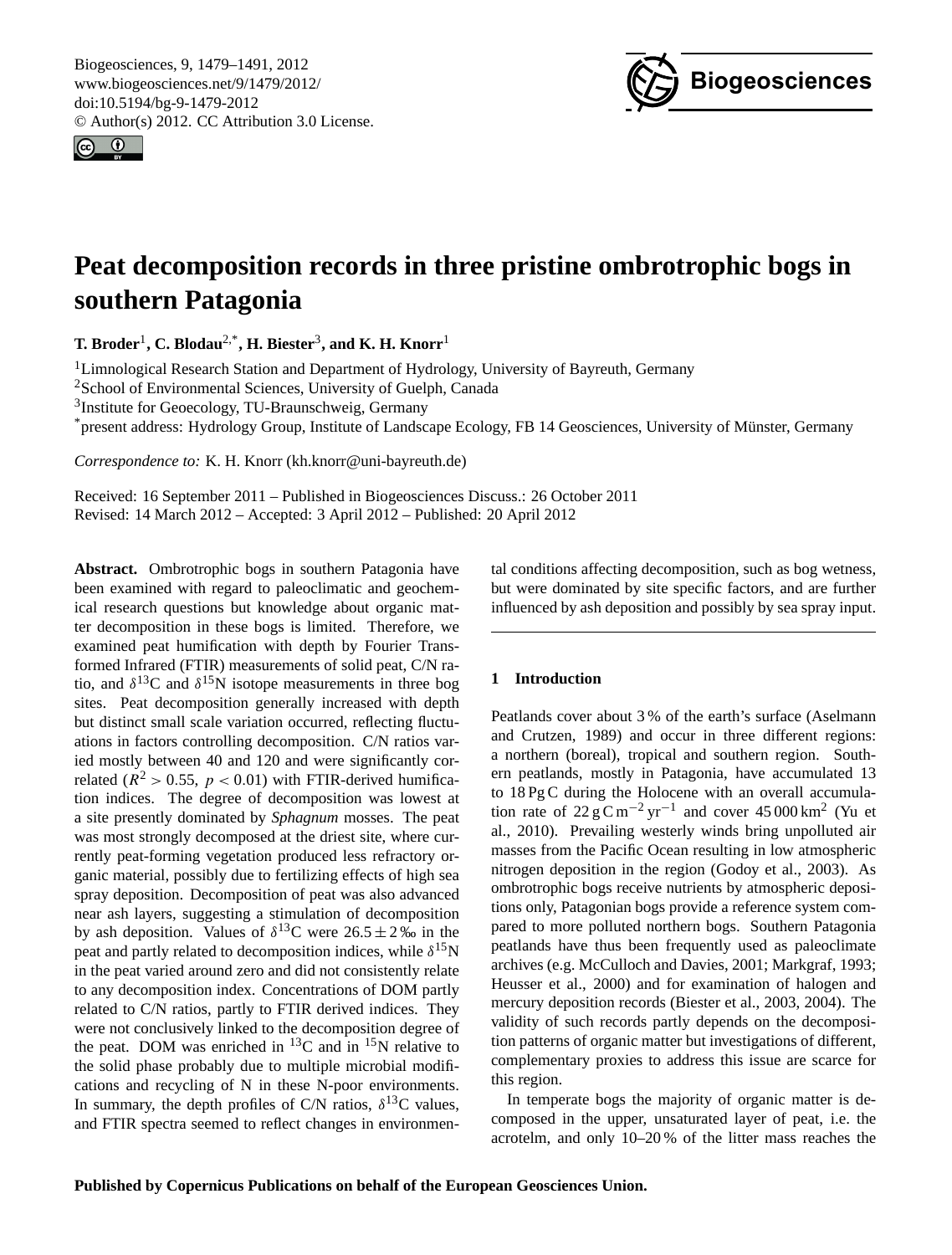underlying, water-saturated catotelm. Here, anaerobic decomposition proceeds at a rate of only ∼1 % or less of the rate in the acrotelm (Clymo, 1984; Frolking et al., 2001; Beer et al., 2008). Controls on decomposition rates are the plant community type (e.g. Bragazza et al., 2007), temperature (e.g. Bridgham et al., 1999) and waterlevel position and soil moisture (e.g. Laiho, 2006). The slow decomposition rates under permanently waterlogged conditions result from combined effects of limited oxygen diffusion into the saturated peat, the poorly decomposable litter of *Sphagnum* vegetation (e.g. Hogg, 1993), low temperatures and further constraints on the processes, such as enzymatic activities or free energy limitations (e.g. Freeman et al., 2001; Beer and Blodau, 2007).

Due to strong westerly winds and their close proximity to the sea peatlands in southern Patagonia are exposed to sea spray, which was shown to influence vegetation due to a fertilizing effect (Kleinebecker et al., 2008). As the containing sulfate may be used as an electron acceptor for anaerobic respiration (Segers and Kengen, 1998) also a stimulation of anaerobic respiration and thus decomposition by sea spray input may be postulated. Retained halogens in the peat thereby serve as an indicator for the extent of sea spray input (Biester et al., 2004). In Patagonia also ash layers from various volcanic eruptions in the past occur, which can have an additional stimulating effect on decomposition due to nutrient supply or release of electron acceptors, such as sulfate, during weathering and diagenesis of the ashes (Hotes et al., 2010).

While such potential influences on organic matter decomposition and humification patterns have been identified, their relative impact is unknown. In this study we attempted to address this research gap using several indicators of organic matter decomposition along the depositional record, i.e. C/N ratios of organic matter, Fourier Transform Infrared spectroscopy (FTIR) and content of stable  $^{13}$ C and  $15N$  isotopes in the peat. C/N ratios of the organic material have been shown to relate to decomposition processes (e.g. Malmer and Holm, 1984) as microbial consumption of carbon- and hydrogen-rich organic substances results in a decreased abundance of carbon relative to nitrogen. Relative nitrogen abundance increased during decomposition because mineralized nitrogen is mostly retained in microbial biomass (Damman, 1988). Therefore, the C/N ratio has been commonly used as indicator for the degree of decomposition, based on the relatively higher loss of C compared to N during decomposition and thus indicating peat mass loss (e.g. Hornibrook et al., 2000; Kuhry and Vitt, 1996). Fourier Transform Infrared spectroscopy (FTIR) has been widely used to characterize organic matter quality of humic and fulvic acids and bulk peat (e.g. Holmgren and Norden, 1988; Niemeyer et al., 1992) and provides information about the relative abundance of functional groups. This method is thus used to identify humification processes, i.e. changes in the molecular structure of organic matter, based on an increase in the relative abundance of recalcitrant moieties such as aliphatics or aromatics compared to labile fractions, such as carbohydrates (e.g. Beer et al., 2008; Kalbitz et al., 1999; Cocozza et al., 2003). More decomposed peat was further reported to release less DOC than undecomposed peat (Biester et al., 2006; Kalbitz and Geyer, 2002). Thus, an inverse relation of the peat degree of decomposition and DOC concentrations may be expected, although the DOC quality and thus degradability may also change. Isotope ratios have been quantified as well as an indicator of decomposition processes, as changes were assumed to reflect isotope fractionation by microbial processes because of preferential utilization of  ${}^{12}C$  (e.g. Kalbitz and Geyer, 2002; Novak et al., 1999). This interpretation is in line with Hornibrook et al.'s (2000) finding that C/N and  $\delta^{13}$ C values in peat soils correlated. As changing vegetation, microhabitat or climate also affect  $\delta^{13}$ C values, their interpretation with respect to decomposition or paleoclimatic conditions needs caution (Pancost et al., 2003; Price et al., 1997; Novak et al., 2010; Skrzypek et al., 2007). Other than  $\delta^{13}$ C, also  $\delta^{15}$ N has been applied to track nitrogen transformation during decomposition in organic soils (Kalbitz et al., 2000).

The aim of this study was thus to elucidate organic matter decomposition patterns in Patagonian ombrotrophic bogs using a set of complementary decomposition indices as outlined above. We assumed decomposition to be mainly controlled by water table levels and temperature and considered potential nutrient and electron acceptor inputs through sea spray and ash deposition as additional factors. We expected advanced decomposition (i) under drier conditions and (ii) with increasing inputs from sea spray and ash deposition.

## **2 Materials and methods**

## **2.1 Site description**

The investigated bogs (SkyI, SkyII, PBr2) are located in southern Patagonia near Punta Arenas (Chile) (Fig. 1) and have been partly described by Biester et al. (2003). They are situated between the Magellanic Moorlands with up to 10 000 mm yr−<sup>1</sup> and the Pampa grassland with less than  $500 \text{ mm yr}^{-1}$  of precipitation. Mean annual temperature is about 6.5 ◦C (Schneider et al., 2003). We derived relative differences in spray input by mean bromide concentrations in the solid peat, as bromide is a major constituent of sea spray and better retained in the peat than chloride (Biester et al., 2006). Highest precipitation occurs at the SkyI site (∼1500 mm yr−<sup>1</sup> ). The vegetation of the central raised part is dominated by *Sphagnum* mosses (e.g. *Sphagnum magellanicum*), shrubs (e.g. *Empetrum rubrum*) and cushion plants (e.g. *Astelia pumila*) and reaches a peat thickness of 3 m (Biester et al., 2003; Kilian et al., 2003). Precipitation at the SkyII site is less, about 1000 mm yr−<sup>1</sup> , as measured in close vicinity (Schneider et al., 2003). Cushion plants are absent,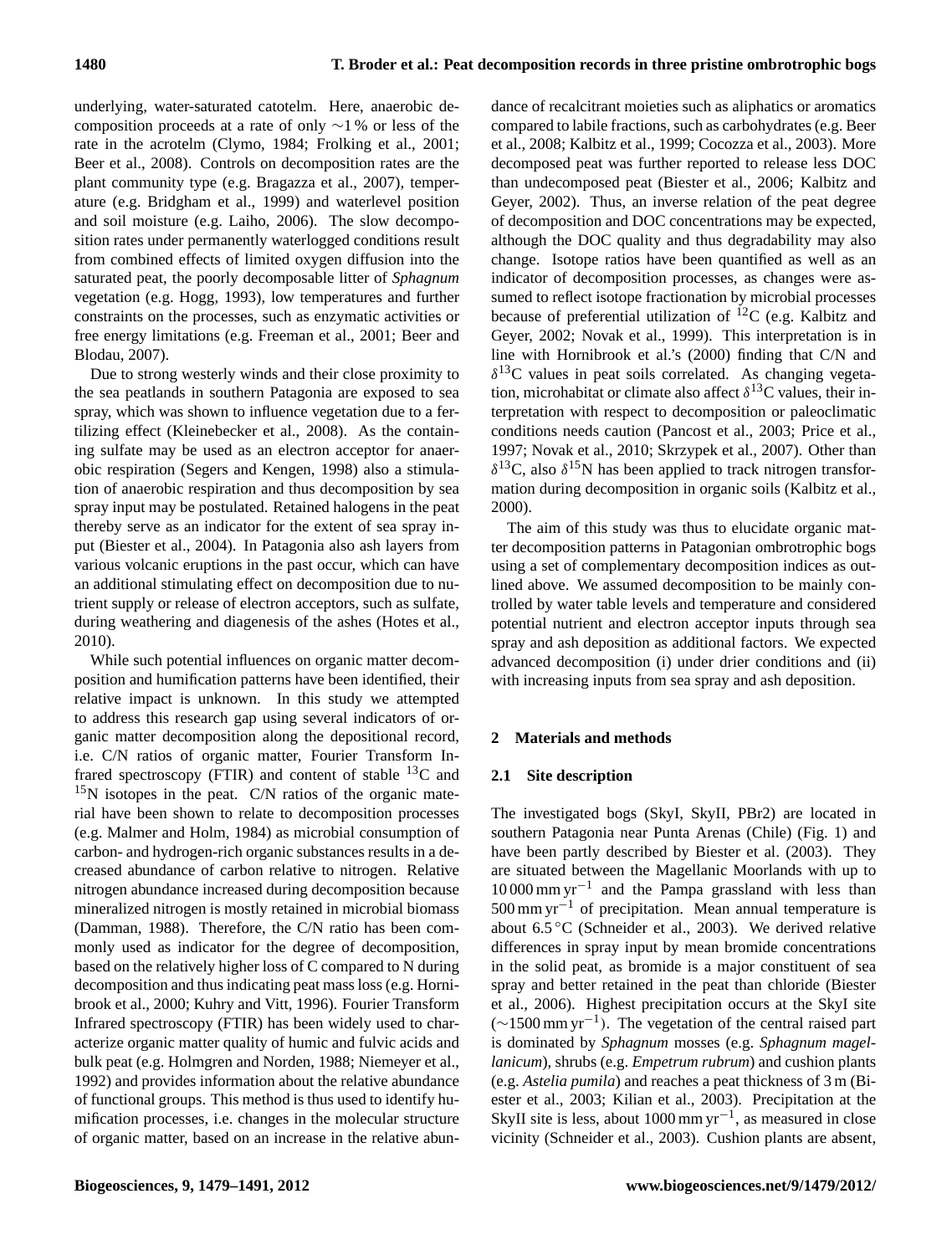

Fig. 1. Map of the study area in southern South America. Locations of the sampling sites are marked in the detailed map. Maps were generated online at <https://sfb574.ifm-geomar.de/gmt-maps> at 26 February 2011 (IFM-GEOMAR).

dominating species are *Sphagnum magellanicum* and *Em*-<br>
lan 6 pronounced. Peat thickness reaches >4 m in the central part PBr2, receives the least precipitation of 650–800 mm yr<sup>-1</sup> *petrum rubrum* and hummock-hollow micro-topography is (I. Reisen, personal communication, 2011). The third site, (Heusser et al., 2000). The vegetation is dominated by *Empetrum rubrum*, *Sphagnum magellanicum*, sedges and rushes. Mean peat thickness is about 6.50 m (Kilian et al., 2003). At the SkyI and PBr2 sites, tephra layers from eruptions of volcanoes located in the southern Andes had previously been described (Kilian et al., 2003). All bogs are underlain by acidic and base-poor materials (Kleinebecker et al., 2008).

#### **2.2 Field sampling**

Field sampling was conducted in March/April 2010 in hollows. The water level was determined using piezometers (PVC) of 4 cm diameter, fully slotted and 1 m in depth. Hydraulic conductivity  $(k_H)$  was obtained using piezometers (PVC) of similar design and a slotted segment of 20 cm in 1, 2 or 3 m depth. Values of  $k<sub>H</sub>$  in the catotelm were determined in slug tests on several occasions using a temperature and air pressure compensated water pressure transducer over several days with a temporal resolution of 1 min (Levelogger Gold and Barologger, Solinst, Georgetown, Canada), following the Hvorslev method as described in Fetter (2001). This method has been successfully applied in peatland environments (e.g. Chason and Siegel, 1986; Fraser et al., 2001; Baird et al., 2008).

Peat samples were collected using a Russian peat corer (Eijkelkamp Agrisearch Equipment BV, Giesbeek, Netherlands). Cores were extracted to a depth of 300 cm in the SkyII and PBr2 bog and 180 cm in SkyI bog, divided into 10 cm segments and filled in plastic bags (Whirl Paks<sup>®</sup>, Nasco, Fort Atkinson, USA). Distinct volcanic ash layers were sampled separately. Samples were stored at ∼5 ◦C until freeze drying. Visible plant roots were removed before milling in the laboratory. Vegetation samples for isotope measurements and carbon and nitrogen contents were collected at the SkyI bog.

To extract greater volumes of pore-water samples for isotope measurements on DOM, we applied a pore-water suction sampler consisting of PE-sinter pieces  $(5 \times 0.5 \times 1 \text{ cm})$ inserted in a 3.50 m long rod at different depths and connected by tubing  $(2.5 \times 4 \text{ mm}, \text{Polyurethane})$  to a stop-cock above the peatland surface. Suction samplers were installed at least one day prior to sampling and samples taken over a maximum period of two days by standard PE syringes, discarding the first milliliters of sampled water. The suction technique had a resolution of 20 cm to a max. depth of 195 cm and a 30 cm resolution beyond to max. 345 cm. Samples were transferred in 125 ml PE-flasks (Nalgene), stored at ∼5 ◦C and analyzed within 12–14 days.

## **2.3 Analytical procedures**

For solid phase characterization, FTIR-spectra of the ground peat samples were obtained using a Vector 22 FTIR spectrometer (Bruker Optik, Ettlingen, Germany; absorption mode, subsequent baseline subtraction) on KBr pellets (200 mg dried KBr and 2 mg sample). Measurements were recorded from 4500 to  $300 \text{ cm}^{-1}$  using a resolution of 2 cm<sup>-1</sup>. A number of 32 scans per sample were averaged. Focusing on the absorption range containing most relevant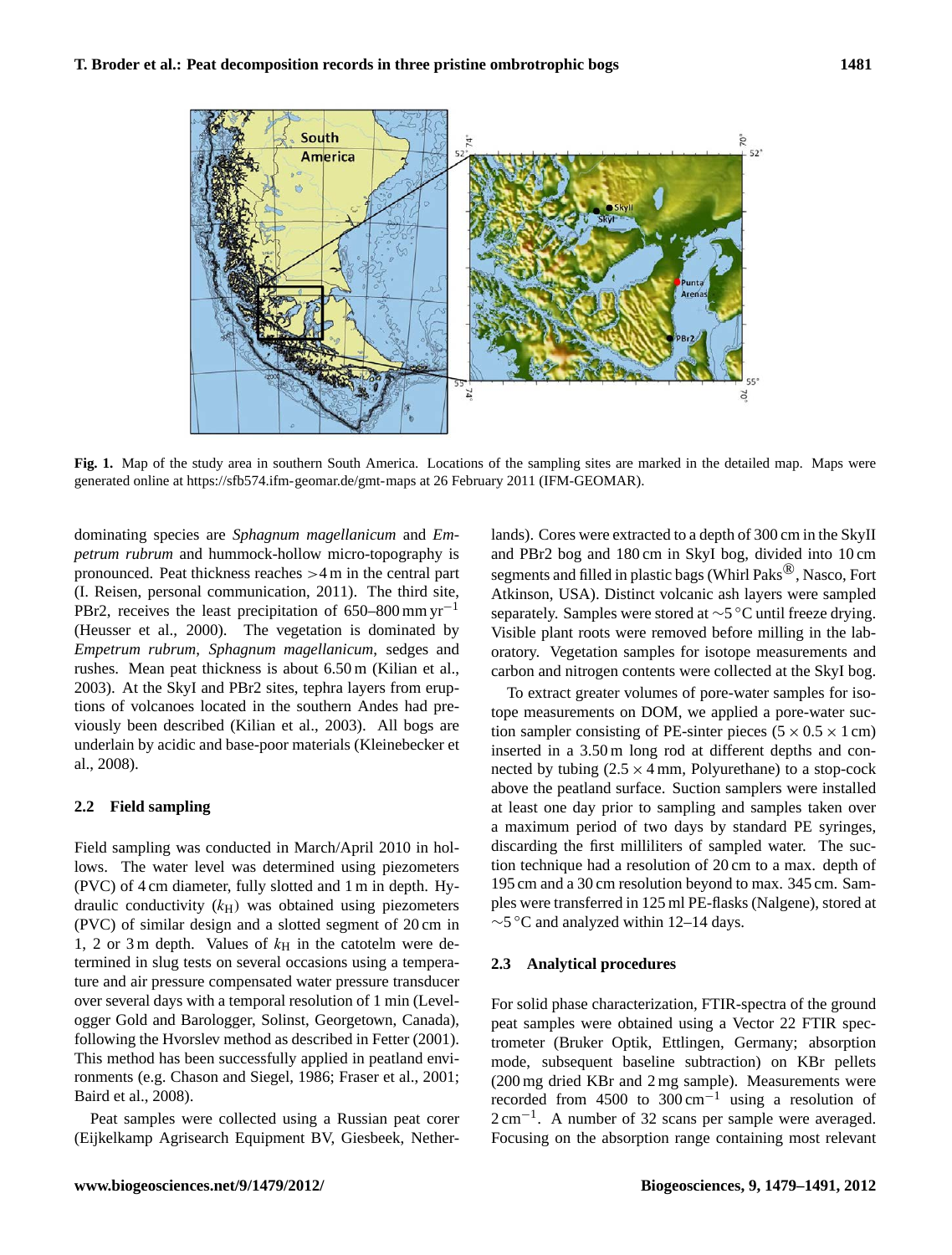| Ratio     | Indicative for                                                                                                               |
|-----------|------------------------------------------------------------------------------------------------------------------------------|
| 1720/1090 | carbonylic and carboxylic $C=O$ (carboxylic acids and aromatic esters)/polysaccharides                                       |
| 1630/1090 | Aromatic $C=C$ and $COO-$ (aromatics and aromatic or aliphatic carboxilates)/polysaccharides                                 |
| 1510/1090 | Aromatic C=C or C=O of amides/polysaccharides                                                                                |
| 1420/1090 | OH and CO of phenols or CH of CH <sub>2</sub> and CH <sub>3</sub> groups (phenolic and aliphatic structures)/polysaccharides |

Table 1. Overview of calculated FTIR ratios as a humification index according to Beer et al. (2008) and attribution of structural units in organic matter FTIR-spectra after Niemeyer et al. (1992) and Senesi et al. (1989).

information  $(300-2000 \text{ cm}^{-1})$ , absorption peaks indicative of structural units in organic matter were used as an indicator for peat organic matter quality and identified according to Senesi et al. (1989) and Niemeyer et al. (1992) as follows: Absorption bands at  $950-1170 \text{ cm}^{-1}$  (~1090 cm<sup>-1</sup>) were allocated to OH vibrations of polysaccharides. Absorption at  $\sim$ 1420 cm<sup>-1</sup> was ascribed to OH deformations and CO stretch of phenols or CH deformation of  $CH<sub>2</sub>$  or  $CH<sub>3</sub>$ groups (phenolic and aliphatic structures), at  $\sim$ 1510 cm<sup>-1</sup> to aromatic C=C or to CO of amide groups. The  $\sim$ 1630 cm<sup>-1</sup> region is indicative of aromatic C=C and asymmetric COO<sup>−</sup> group vibrations (lignin and other aromatics and aromatic or aliphatic carboxylates) and  $\sim$ 1720 cm<sup>-1</sup> of CO stretch of carbonyl and carboxyl groups (carboxylic acids and aromatic esters). To determine relative abundances of functional groups in form of a humification index, ratios between peak intensities for the following wavenumbers (given in  $cm^{-1}$ ) with respect to polysaccharides  $(1090 \text{ cm}^{-1})$  were calculated: 1720/1090; 1630/1090; 1510/1090 and 1420/1090 (Holmgren and Norden, 1988; Niemeyer et al., 1992; Beer et al., 2008) (Table 1). These ratios are referred to as a humification index in the context of this paper, because humic substances are typically enriched in carboxylic, aromatic and phenolic moieties compared to polysaccharides (Norden et al., 1986).

For identification of volcanic ash layers, metal concentrations of the peat samples (Rb, Sr, and Zr) were determined by an energy-dispersive miniprobe multielement analyzer (EMMA), which is a small desk-top X-ray Fluorescence analyzer (XRF) system. Absorption bands of minerals were identified after Marel and Beutelspacher (1976) in the FTIR-spectra and the affected samples were excluded from the interpretation of the FTIR-based humification indices. Furthermore, a set of samples was also examined with X-ray Diffraction (XRD; Siemens D5000, Co Kα radiation;  $2\theta$  range  $2^\circ$  to  $80^\circ$ ) regarding mineral content.

Dissolved organic carbon (DOC) concentrations were quantified in 0.45 µm filtered samples using a total carbon analyzer (Shimadzu TOC 5050). Pore-water samples for DOC and dissolved organic nitrogen (DON) isotope analysis were filtered, frozen in an ethanol bath (−60 ◦C) in round bottom flasks and subsequently freeze-dried.

Ratios of  ${}^{13}C/{}^{12}C$  and  ${}^{15}N/{}^{14}N$  and total carbon and nitrogen were quantified in freeze-dried bulk plant material, peat and DOM on mass basis using an elemental analyzer (CE instruments NA 1108, Milano, Italy), connected via ConFlo III interface to a delta S IR-MS (Thermo Finnigan MAT, Bremen, Germany). Isotope signatures are given in the common δ-notation δ‰ = (( $R_{sample}/R_{standard}$ ) – 1) × 10<sup>3</sup>, relative to the V-PDB-standard or  $N_2$  in ambient air.

Statistical analyses were performed using PASW Statistics 18.0 (IBM Corporation). All data were tested for correlation with a level of significance  $(p)$  of 0.01 and 0.05 (Pearson, two-tailed).

## **3 Results**

## **3.1 Water table and hydraulic conductivity**

The mean water table level over six weeks of the measurement period was  $9 \pm 3$  cm at the PBr2 site,  $12 \pm 3$  cm at the SkyI site, and  $15 \pm 2$  cm at the SkyII site (Table 2). Head recovery in the slug tests was s-shaped. The hydraulic conductivities reached  $10^{-6}$  m s<sup>-1</sup> in 1 m depth and  $10^{-8}$  m s<sup>-1</sup> in 2 and 3 m depth. At the PBr2 site hydraulic conductivity in 2 m depth was  $10^{-6}$  m s<sup>-1</sup> and thus higher than at the other sites.

#### **3.2 Identification of ash deposits and sea-spray input**

Several tephra layers were identified by elemental concentrations of Rubidium, Strontium and Zirconium (Fig. 2). Ash layers in the PBr2 record at around 175 cm and in the SkyII record at around 265 cm could be related to the Mt. Burney eruption 4250 yr BP. In the SkyII record, two other layers in 125 cm and 200 cm depth were identified. Two small Rubidium peaks in 45 cm and 115 cm depth at the PBr2 record may also indicate ash layers. At the SkyI site, no tephra layers were evident from trace metal concentrations, except of two small peaks of Rubidium in 105 cm and Zirconium in 145 cm depth. At 180 cm depth, high metal concentrations indicated the influence of the underlying mineral rich sediment.

Following mean bromide concentrations in the solid peat, the SkyII bog received less sea spray (mean Br concentration of  $48 \text{ mg} \text{ kg}^{-1}$  dry weight) than the other two bogs (SkyI: 86 mg Br kg<sup>-1</sup>; PBr2: 97 mg Br kg<sup>-1</sup>).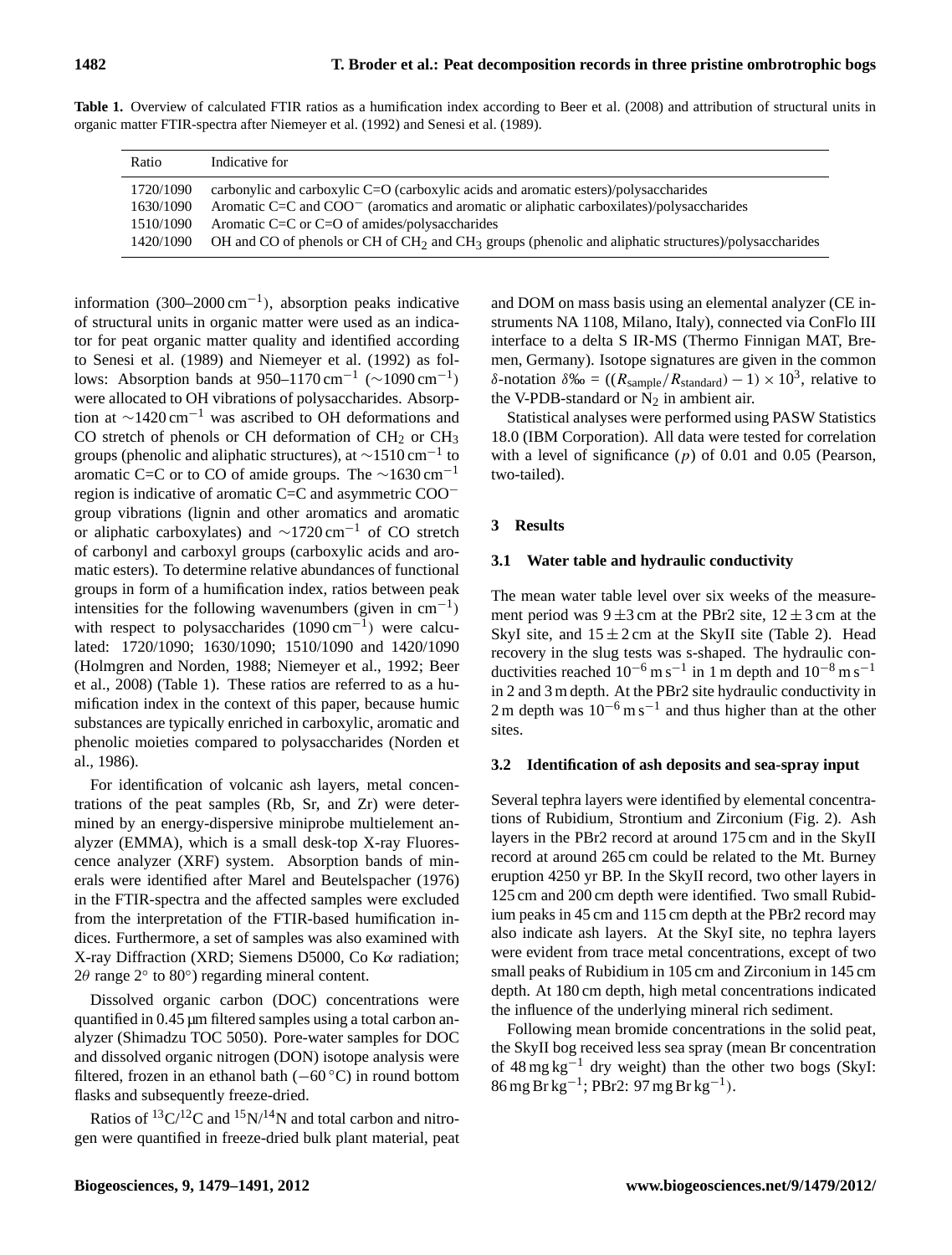

Fig. 2. Concentrations of Rubidium (solid squares), Strontium (solid triangles) and Zirconium (crosses) in the peat samples in parts per record are highlighted by a lighter gray. The thick gray bands in the PBr2 and SkyII records indicate the deposit of the Mt. Burney eruption  $44 H$ . Less well defined tephra layers well defined tephra layers and underlying sediment in the sediment in the sediment in the sediment in the sediment in the sediment in the sediment in the sediment in the sediment in million. Clearly identified volcanic tephra layers are highlighted in gray. Less well defined tephra layers and underlying sediment in the SkyI 4250 yr BP.

**Table 2.** Mean water table and hydraulic conductivity in 1, 2 and using all data  $(N \nabla^2)$  m denth at the three sites 3 m depth at the three sites.

| <b>Site</b> | Mean water level<br>[cm below surface] 1 m        |                                         | $k_{\rm H}$ [m s <sup>-1</sup> ] $k_{\rm H}$ [m s <sup>-1</sup> ]<br>$2 \text{ m}^*$                      | $k_{\rm H}$ [m s <sup>-1</sup> ]<br>$3 \text{ m}^*$ |
|-------------|---------------------------------------------------|-----------------------------------------|-----------------------------------------------------------------------------------------------------------|-----------------------------------------------------|
|             | PBr2 $9+3$<br>SkyI $12 \pm 3$<br>SkvII $15 \pm 2$ | $3.5 \times 10^{-6}$ $1 \times 10^{-6}$ | $1.5 \times 10^{-6}$ $1.5 \times 10^{-8}$<br>$2.5 \times 10^{-6}$ $3.5 \times 10^{-8}$ $1 \times 10^{-8}$ | $3 \times 10^{-8}$<br>$1.5 \times 10^{-8}$          |

∗ In SkyI 2 m and 3 m Piezometer tubes were installed at the final depth of 1.80 m.

# **3.3 Spectroscopic characterization of organic matter quality and C/N ratios as indicator for peat decomposition**

Comparing XRD and FTIR-spectra, we found an interference mainly of feldspar in the ash layer and in the deepest peat sample of the SkyI site (FTIR-spectra see Fig. 3). Feldspar bands in FTIR-spectra are found at 400–800 nm−<sup>1</sup> and in the Polysaccharide region, thus FTIR results were not interpreted as humification index in case of any our methods indicated influence by ash derived minerals. All ratios (1720/1090, 1630/1090, 1510/1090 and 1420/1090) generally increased with depth, which meant a relative decrease of polysaccharides and a relative increase of aromatic, carboxylic, amid and phenolic moieties (see Table 1). As an example, the 1630/1090 ratio was correlated (Pearson) with depth with an  $r$  of 0.508 (PBr2) to 0.762 (SkyI) at the 0.01 level of significance (data not shown). Highest humification indices were observed at the PBr2 site. As the four FTIRratios given in Table 3 highly correlated with each other  $(r > 0.83, p < 0.01)$ , only the 1630/1090 profile is shown in Fig. 4. Ratios of C/N of the solid phase inversely correlated with calculated FTIR-ratios at a 0.01 level of significance using all data ( $N = 60$ ; see Table 3). Correlation coefficients ranged from −0.310 (PBr2, not significant) to −0.660 (SkyII,  $p < 0.01$ ), reaching  $-0.777$  (SkyI,  $p < 0.01$ ) using data of the individual sites only (not shown) and distinct deviations from the inverse relationship were obvious e.g. at the SkyII site below 125 cm and at the PBr2 site below 175 cm (Fig. 4). Compared to FTIR humification indices, C/N ratios were not correlated with depth, except of the record of SkyI.

In the PBr2 profile, the humification index was high, along with narrow C/N ratios (∼40) in the top 50 cm, while the index declined to  $0.7-0.9$  and C/N increased below to  $>80$ . From 100 cm downward, this trend reversed and above the volcanic ash layer in 175 cm depth, the humification index peaked again (∼1.3) along with narrow C/N (50–55). In profiles of the SkyI and SkyII sites, the humification index was quite similar in the upper meter, but generally lower than in the PBr2 profile, and high C/N ratios occurred at the uppermost sample mostly consisting of fresh plant material. Beneath, in the SkyI record the index sharply increased and C/N decreased to a plateau. In the SkyII peat, the humification index was lowest compared to the other sites, generally increasing with depth, but peaks seemed to be positioned near ash layers (Fig. 4). Ratios of C/N were mostly inversely related to the humification index down to a depth of 150 cm. Below, C/N ratios decreased only slightly with depth, in spite of consistently increasing humification.

#### **3.4 Dissolved organic carbon (DOC)**

DOC concentrations ranged from  $\lt 30$  mg l<sup>-1</sup> to 160 mg l<sup>-1</sup> and mostly increased with depth (Fig. 4), as observed for the humification index in the solid peat (see correlations in Table 3). The three sites had similar concentrations in the upper 1 m (30–55 mg l<sup>-1</sup>), but differed at greater depths. At the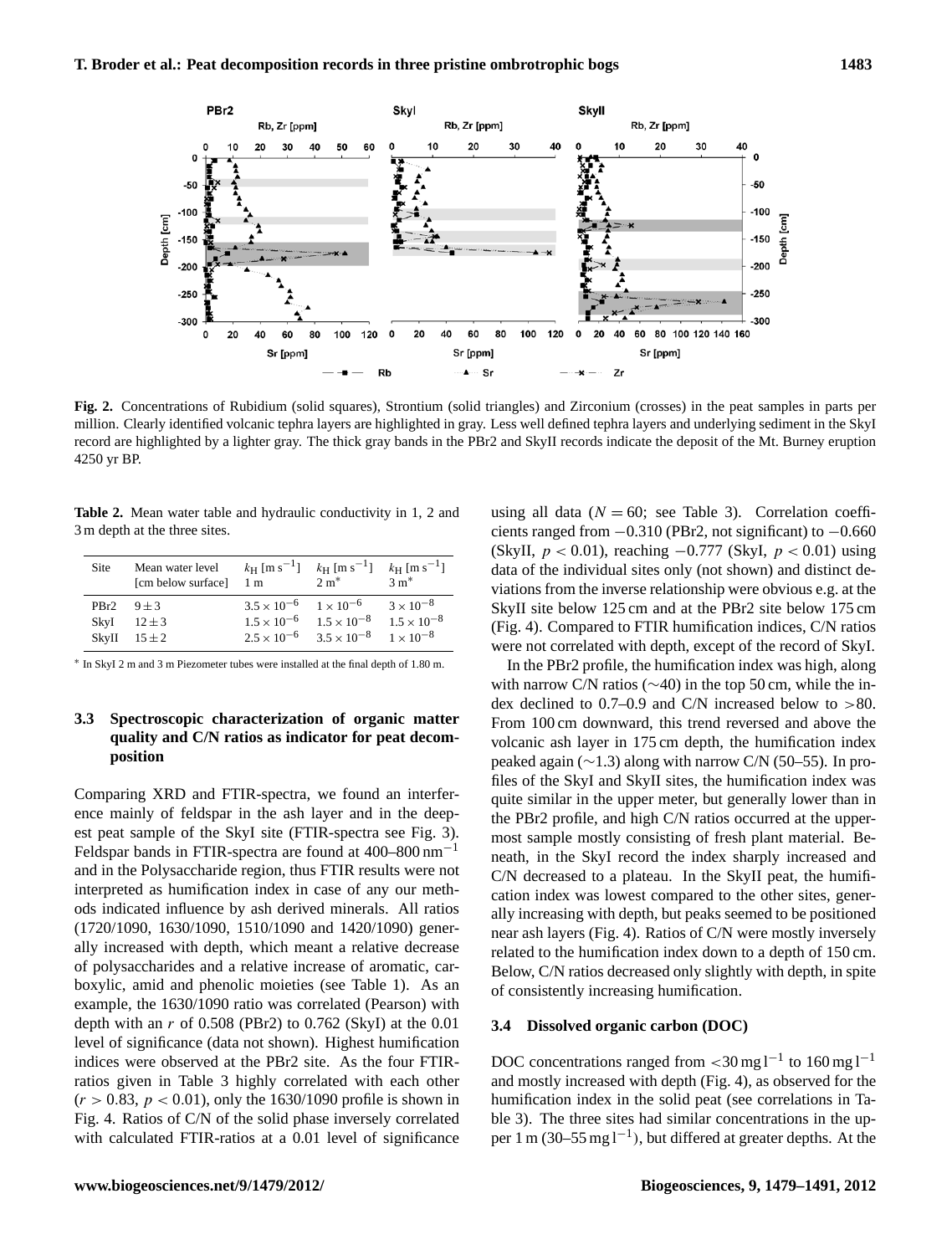|                          |                  | FTIR 1720/1090        | FTIR 1630/1090        | FTIR 1510/1090     | FTIR 1420/1090        |
|--------------------------|------------------|-----------------------|-----------------------|--------------------|-----------------------|
| FTIR 1720/1090           | $\mathbf{r}$     |                       |                       |                    |                       |
|                          | $\boldsymbol{N}$ |                       |                       |                    |                       |
| FTIR 1630/1090           | $\mathbf{r}$     | 0.937 <sup>b</sup>    |                       |                    |                       |
|                          | $\boldsymbol{N}$ | 77                    |                       |                    |                       |
| FTIR 1510/1090           | r                | $0.834^{b}$           | 0.933 <sup>b</sup>    |                    |                       |
|                          | $\boldsymbol{N}$ | 77                    | 77                    |                    |                       |
| FTIR 1420/1090           | r                | 0.921 <sup>b</sup>    | 0.972 <sup>b</sup>    | 0.974 <sup>b</sup> |                       |
|                          | $\boldsymbol{N}$ | 77                    | 77                    | 77                 |                       |
| DOC [ $mg1^{-1}$ ]       | r                |                       |                       | $0.505^{\rm b}$    | $0.452^{\rm a}$       |
|                          | $\boldsymbol{N}$ |                       |                       | 29                 | 29                    |
| Peat N $\lceil\% \rceil$ | r                | $0.571^{\rm b}$       | $0.625^{b}$           | 0.549 <sup>b</sup> | $0.540^{b}$           |
|                          | $\boldsymbol{N}$ | 60                    | 60                    | 60                 | 60                    |
| Peat C $\lceil\% \rceil$ | r                | $0.715^{b}$           | $0.655^{b}$           | 0.566 <sup>b</sup> | $0.653^{b}$           |
|                          | $\boldsymbol{N}$ | 60                    | 60                    | 60                 | 60                    |
| $\delta^{13}C$ [‰]       | r                | $-0.311$ <sup>a</sup> | $-0.303$ <sup>a</sup> | $-0.357^{\rm b}$   | $-0.325$ <sup>a</sup> |
|                          | $\overline{N}$   | 60                    | 60                    | 60                 | 60                    |
| Peat C/N                 | r                | $-0.446^{\rm b}$      | $-0.546^b$            | $-0.490b$          | $-0.469b$             |
|                          | $\overline{N}$   | 60                    | 60                    | 60                 | 60                    |

**Table 3.** Correlation coefficients after Pearson (r), with N as number of sample. Asterisks indicate different levels of significance. Only significant correlations are shown.

<sup>a</sup> Correlation is significant on a level of 0.05 (2-tailed). <sup>b</sup> Correlation is significant on a level of 0.01 (2 tailed).



Fig. 3. FTIR-spectra of peat samples from the three bogs in different depths. Chosen samples represent upper, less decomposed peat  $(0.10 \text{ m})$ , decay is help decomposed peat of course influenced by set lever as we delive  $180 \text{ cm}$ ). (0–10 cm), deeper, highly decomposed peat and samples influenced by ash layer or underlying sediment (Pbr2 170–180 cm and SkyI 170– 180 cm).

depth up to a concentration of 64 mg  $l^{-1}$  and followed more 6 trations followed the trend of the FTIR humification index. near the peat base at  $148 \text{ mg l}^{-1}$ . The SkyII bog showed PBr2 site, concentrations were lowest, increased little with the pattern of C/N. In contrast, at the Sky sites, DOC concen-Concentrations of DOC at the SkyI site peaked at 160 cm highest concentrations and the greatest gradient of all sites and peaked at 245 cm depth at 258 mg l<sup>-1</sup>. This peak coincided with a volcanic ash layer and a high degree of humification. Below this ash layer DOC concentrations decreased again. Values of C/N of the DOC were generally lower than C/N in the solid phase (Fig. 4).

#### **3.5 Carbon and nitrogen Isotope signatures**

Carbon isotope signatures in the solid phase at all sites were around  $\sim$ −26.5 ± 1 ‰ with exception of a lower value in the uppermost sample (fresh vegetation) of the SkyI site (Fig. 4). Values only weakly correlated with C/N (SkyI, leaving out the vegetation sample) or inversely with FTIR humification indices (SkyII and lumped data, PBr2 not significant) and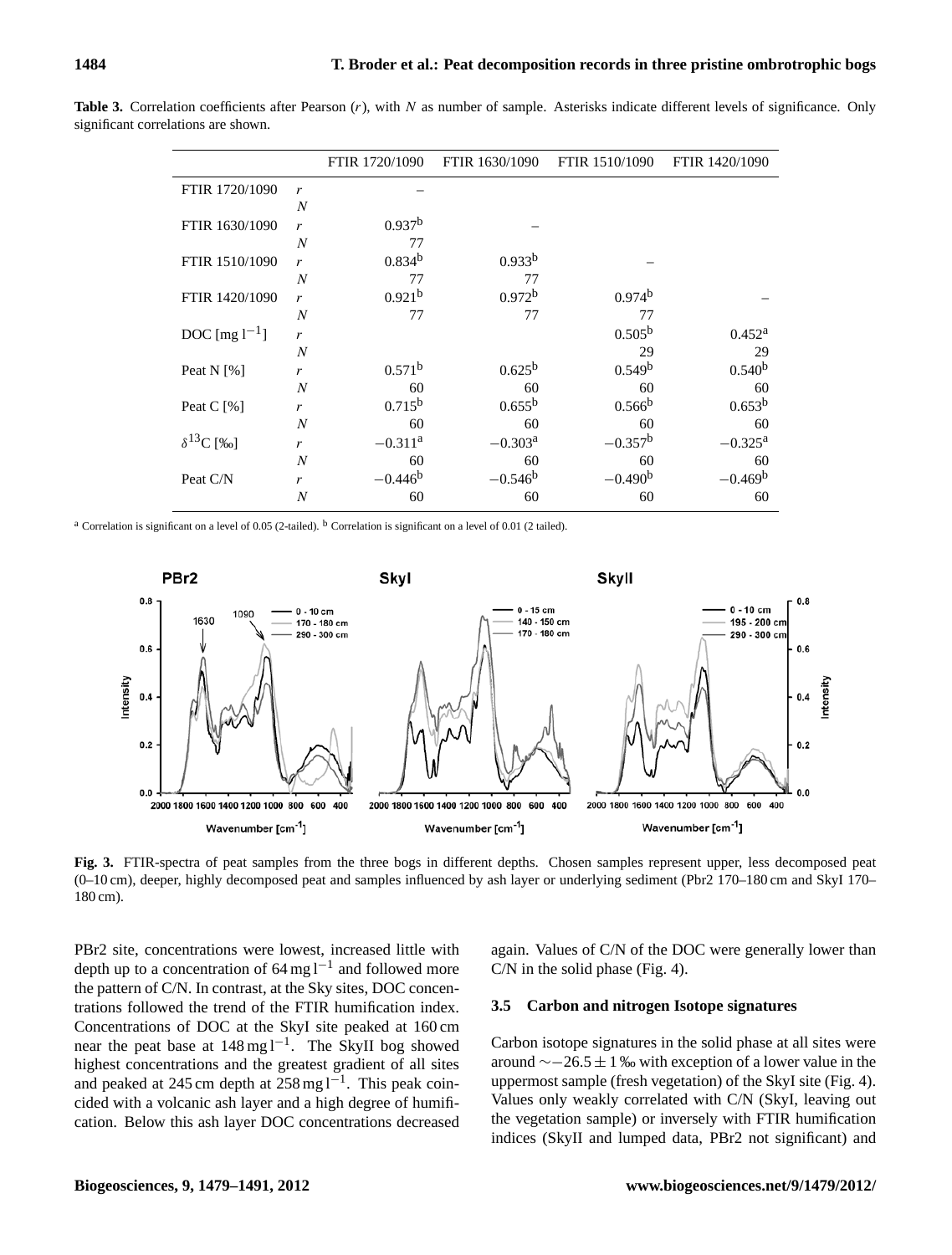

**Fig. 4.** C/N ratios of solid peat and DOM, FTIR derived humification indices (ratios of absorption at wavenumbers 1630/1090), DOC concentrations,  $\delta^{13}C$  and  $\delta^{15}N$  of solid peat and DOM at the sites PBr2 (top), SkyI (middle), and SkyII (bottom). Grey bands denote ash layers. Open symbols in profiles of humification indices indicate samples possibly influenced by ash deposits and need to be interpreted with caution.

correlations are thus not presented. Especially in uppermost samples and near ash layers (PBr2, SkyII) contrasting trends occurred. At the SkyI site,  $\delta^{13}$ C values increased to a maximum of −25.7 ‰ at 75 cm and decreased again below, following the C/N pattern. At the SkyII site, signatures on average decreased with depth and only partly followed the C/N pattern. In the PBr2 record, there was no trend in  $\delta^{13}$ C values over depth and the  $\delta^{13}$ C pattern partly followed C/N ratios, partly the humification index. Isotope signatures of vegetation samples varied between −24.5 ‰ and −29.2 ‰ for carbon and between −11.2 ‰ to 1.2 ‰ for nitrogen (Table 4). The  $\delta^{15}$ N signatures in the peat solid phase fluctuated between −3 ‰ and +3 ‰ over depth and could not be related to any decomposition index.

Values of  $\delta^{13}$ C in the DOC fraction ranged from  $-28.1$ to −24.4 ‰. Values at the PBr2 site were again less negative (∼−26.7 ‰) compared to the other two bogs (SkyI  $\sim$ −27.3‰ and SkyII  $\sim$ −27.1‰). Highest <sup>13</sup>C content coincided with presence of an ash layer at 175 cm (PBr2) or  $250 \text{ cm}$  (SkyII), strongest <sup>13</sup>C depletion was observed in the

upper profile at the Sky bogs. Values of  $\delta^{13}C$  for DOC were similar or more negative than for the solid peat at the SkyI and the SkyII site. Contrarily, at the PBr2 site,  $\delta^{13}$ C of DOC were either similar to or less negative compared to solid peat carbon.

DON was consistently and increasingly enriched in  $15N$ with depth by 2 to 15 ‰ compared to solid phase nitrogen. Values of  $\delta^{15}N$  in DON were inversely correlated with solid phase  $\delta^{15}$ N at the PBr2 site ( $p < 0.05$ ), and positively correlated with the FTIR derived humification index for the lumped dataset and for the PBr2 site ( $p < 0.01$  and  $p < 0.05$ , respectively).

#### **4 Discussion**

## **4.1 Peat decomposition**

Taking the FTIR measurements as a parameter to describe qualitative changes of organic matter during decomposition (Cocozza et al., 2003; Kalbitz et al., 1999), we could observe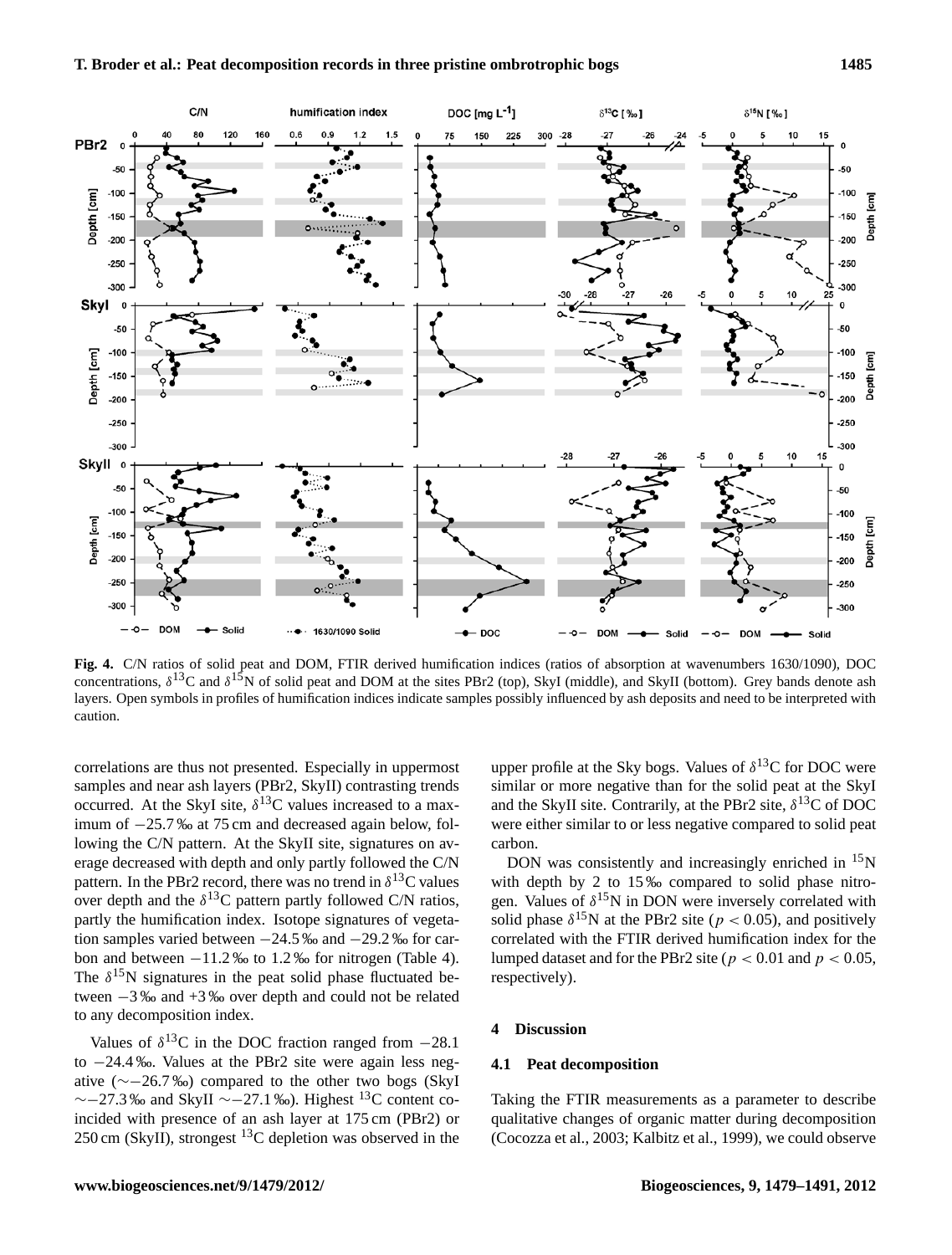| <b>Species</b>               | $\delta^{13}C$ [‰] | $\delta^{15}$ N [‰]                | C/N             |
|------------------------------|--------------------|------------------------------------|-----------------|
| Astelia pumila               | $-26.5^a/-26.0^b$  | $-5.4^a/-5.6^b$                    | $74^a/43^b$     |
| Empetrum rubrum              | $-28.7^a/-28.2^b$  | $-11.2^a/-9.7^b$                   | $104^a/71^b$    |
| Marsippospermum grandiflorum | $-24:5^a(-25.3^b)$ | 1.2 <sup>a</sup> /2.3 <sup>b</sup> | $36^a/46^b$     |
| Nothofagus betuloides        | $-29.2^{\rm a}$    | $-3.4^{a}$                         | 77 <sup>a</sup> |
| Sphagnum magellanicum        | $-29.1^a/-27.0^b$  | $-1.0^a/-4.7^b$                    | $134^a/89^b$    |
| Tetronicum magellanicum      | $-27.2^{\circ}$    | 0.8 <sup>a</sup>                   | 83 <sup>a</sup> |

**Table 4.** Carbon and nitrogen isotope signatures and C/N of different plants of the SkyI site in comparison to values evaluated by Kleinebecker et al. (2009) at bogs in southern Patagonia.

<sup>a</sup> this study (standard error for repeated measurements of  $\delta^{15}N$ : <0.5‰ and  $\delta^{13}C$ : <0.25‰) <sup>b</sup> mean values from Kleinebecker et al. (2009); C/N was calculated by mean total carbon and nitrogen content.

a generally increasing humification index with depth at all three sites. This pattern had previously been reported for northern temperate peatlands (Beer et al., 2008; Cocozza et al., 2003). We also expected the C/N ratio as an indicator of peat mass loss during decomposition (Kuhry and Vitt, 1996) to be inversely related to humification, i.e. lower C/N values with an increasing humification index. Indeed these two parameters were negatively correlated at our sites (C/N to 1630/1090;  $r = 0.546$ , see Table 3). However, in contrast to the FTIR-ratios, C/N ratios were not significantly correlated with depth, and deviations of the two decomposition parameters occurred as reported in the study of Borgmark and Schoning (2006). Ratios of C/N mainly ranged from 40 to 100, which is comparable to previously reported values for bog vegetation and peat (e.g. Hornibrook et al., 2000; Biester et al., 2003; Malmer and Holm, 1984). Lowest humification indices of the three investigated bogs occurred at the *Sphagnum* dominated SkyII bog, probably as *Sphagnum* yields refractory litter of high polyphenol content and high C/N ratios (Bragazza et al., 2007). In both Sky bogs a steep increase of humification (∼0.5 to 0.8) and decrease in C/N was detected down to depths of 20–40 cm, as decomposition is typically fast in the unsaturated zone (Clymo, 1984; Kuhry and Vitt, 1996). This was less obvious in the PBr2 profile, where high humification indices and low C/N ratio values occurred in the upper 50 cm, suggesting increased decomposition and less peat accumulation in the last hundreds of years. Humification indices from FTIR measurements in the peat of the PBr2 site (0.7 to 1.4) exceeded values observed at the other sites, but were still lower compared to values reported by Beer et al. (2008) for the Canadian Mer Bleue Bog (1.00 to 1.73 from 50 to 330 cm depth).

Changes in the humification index are typically interpreted to represent changes in decomposition processes in the acrotelm and therefore changes in environmental conditions, i.e. different climate and resulting differences in decomposition and peat accumulation (Borgmark and Schoning, 2006; Kuhry and Vitt, 1996; McCulloch and Davies, 2001).

In the SkyI bog two different phases of decomposition occurred based on both the humification index and C/N ratio. In the upper peat profile from 30–100 cm the humification index was low, around 0.7, and C/N high, between 60 and 100. This suggests rapid peat growth under wet conditions (Borgmark and Schoning, 2006; Kuhry and Vitt, 1996). Below 100 cm peat decomposition was more advanced, which may indicate that the bog was drier during this time period and the peat exposed to aerobic decay for longer periods of time (Borgmark and Schoning, 2006). On the other hand the deeper peat may also have originated from a minerotrophic fen, as described in Kilian et al. (2003) for the center of the bog.

In contrast, at the PBr2 site peat was more decomposed in the upper 75 cm and below 150 cm, i.e. C/N ratios were low and humification index high. For the uppermost peat and minding current peat forming vegetation containing sedges and rushes with lower C/N, this could be due to more easily decomposable litter. The obvious differences in vegetation were explained by less precipitation and higher nutrient supply through sea spray input at the site (Kleinebecker et al., 2007, 2008). The increase in decomposition could also be caused by temporarily drier conditions at the site (Borgmark and Schoning, 2006), as would be supported by  $\delta^{13}$ C results (see below). Peat was particularly strongly decomposed near the ash layer at 175 cm. Between 75 and 150 cm depth peat had apparently accumulated more rapidly, as we infer from high C/N ratios and a low humification index. Biester et al. (2003) reported similar C/N ratios for the PBr2 site and found the same pattern of decomposition. In this study, the authors attributed changes in C/N ratios primarily to changes in bog wetness and associated changes in decomposition, but also hypothesized a stimulating effect of ash deposition on peat decomposition.

In the SkyII bog the humification index increased with depth with some fluctuations but this trend was less visible in C/N ratios. Two ash layers apparently accelerated decomposition processes also here since low C/N ratios and high humification indices occurred above the ash layers. Noticeable were two peaks of high C/N ratios and low humification, i.e. rapid peat growth at 50–75 cm and 140–150 cm depth, following the suggested interpretation of Kuhry and Vitt (1996).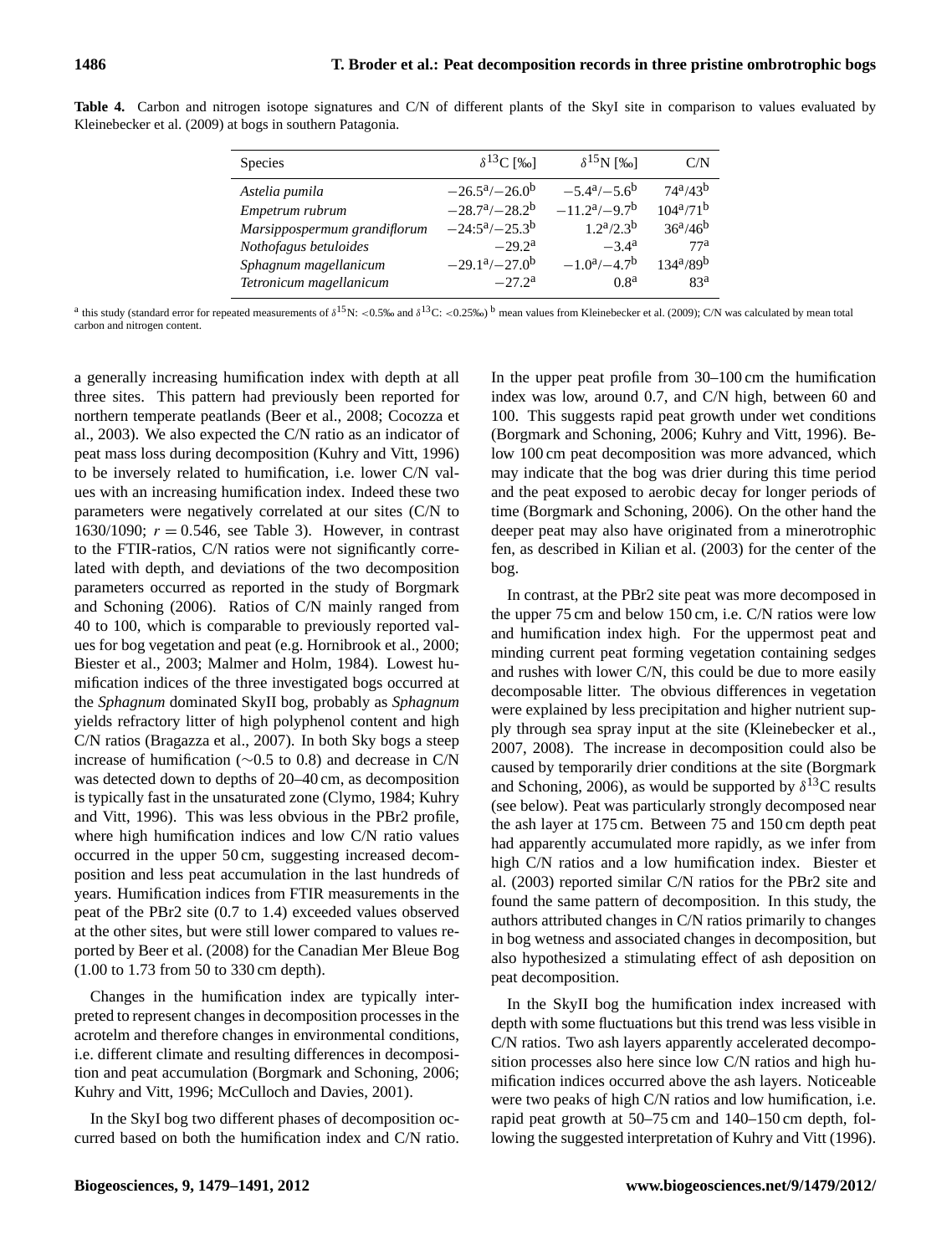Unfortunately, as no plant macrofossil records exist for the sites, effects of shifts in vegetation and thus litter input as possible causes cannot be ruled out.

## **4.2 Decomposition and isotopic signatures of solid peat**

Carbon isotope ratios in the solid phase varied only in a narrow range of 2‰ around −26.5 ‰, despite larger relative differences of decomposition degree with depth. Differences between the investigated sites were small. Values and variation of  $\delta^{13}$ C fell into the range found in our vegetation and reported for *Sphagnum* and other vegetation (Hornibrook et al., 2000; Rice and Giles, 1996; Price et al., 1997; Kleinebecker et al., 2009). With few exceptions peat was generally depleted in <sup>13</sup>C with depth. As  $\delta^{13}$ C values were mostly low in more decomposed peat and decomposition processes should result in  $\delta^{13}$ C enrichment in the residual peat (Nadelhoffer and Fry, 1988; Novak et al., 1999), the  $\delta^{13}$ C record was thus not the result of decomposition (see also Jones et al., 2010). It probably reflects other factors, such as changes in the vegetation (Hornibrook et al., 2000), moisture (Novak et al., 2010; Loisel et al., 2010) or temperature (Jedrysek and Skrzypek, 2005; Skrzypek et al., 2007) during peat formation. Drier or warmer conditions, for example, lead to a more negative carbon isotope signature in bulk peat stemming from moss litter according to the latter studies. Dry conditions would also result in faster decomposition, i.e. lower C/N ratios and high humification indices in the peat record (Borgmark and Schoning, 2006). Thus, comparing  $\delta^{13}$ C data and decomposition indices, dry phases may be postulated for the upper meter and below 150 cm at the PBr2 site, below 100 cm at the SkyI site and below 200 cm at the SkyII site.

Values of  $\delta^{13}$ C in peat can, however, also be affected by plant uptake of recycled carbon from methane, an effect that is highly variable (Price et al., 1997; Raghoebarsing et al., 2005), but may especially occur under warmer and wetter conditions (Jones et al., 2010). Furthermore, low  $\delta^{13}C$  values, as observed at the bottom part of the SkyI profile, could also be due to a minerotrophic origin of the peatland, as low  $\delta^{13}$ C in bulk peat were also observed in a minerotrophic site (Knorr et al., 2008) or in phases of minerotrophy (Jones et al., 2010). To infer climatic signals from peat profiles without reservations is thus difficult and should not be based on one index of decomposition or isotope records only.

Values of  $\delta^{15}$ N in the solid phase ranged from  $-3$  to  $+3$  ‰, as also observed by Novak et al. (1999), but were neither related to decomposition degree nor to N contents. Greatest changes occurred in the upper 5–10 cm, which is probably due to the comparably wide range of  $\delta^{15}$ N of the vegetation (Table 4) (Kleinebecker et al., 2009). Deeper into the peat  $\delta^{15}$ N values were rather constant around 0 ‰. This is not surprising, as atmospheric N was probably the primary N source (Jones et al., 2010). It has to be noted, though, that data on N fixation activity and its contribution to total N inputs in peatlands are scarce (e.g. Kravchenko and Doroshenko, 2003). Only few  $\delta^{15}$ N values have been reported so far for the investigated depths and the use of  $\delta^{15}$ N measurements to trace decomposition in solid peat is so far not well constrained.

## **4.3 Volcanic ash layers and their impact on decomposition**

Kilian et al. (2003) investigated ash layers at the PBr2 and SkyI sites. The most prominent ash layer in these bogs originated from an eruption of Mt. Burney dated to  $4254 \pm 120$ cal. yr BP in Kilian et al. (2003). We identified this layer due to its thickness in 175 cm depth at the PBr2 and 265 cm in the SkyII record. All other volcanic eruptions, which could be recorded in our peat cores led to less ash deposition, were dispersed by root growth after deposition, and could not be easily distinguished. Therefore, we could use the Mt. Burney ash layer to compare peat accumulation for the latter two sites. In the SkyI record, no such prominent ash layer occurred as expected from the Mt. Burney eruption.

Biester et al. (2003) reported peat accumulation rates for the PBr2 and SkyI bog (Table 5). The rates are in agreement with our interpretations because the accumulation rates at a site were low when we found more decomposed peat. The authors reported very low peat accumulation just above the Mt. Burney ash layer in their PBr2 profile (147– 216 cm), where the peat was most strongly decomposed in this study. Phases of the higher accumulation rates coincided with phases of lower peat decomposition. No accumulation rates are available for the SkyII bog, but comparing the depth of the 4250yr BP tephra layer, it occurred at 265 cm depth, ∼90 cm deeper than in the PBr2 bog. This indicates a greater overall accumulation of peat over the last 4000 yr, which is in accordance with the lower degree of decomposition in the SkyII bog. Using the Mt. Burney ash layer as a reference the SkyII bog on average accumulated about 0.06 cm yr−<sup>1</sup> and the PBr2 bog  $0.04 \text{ cm yr}^{-1}$  from that time on (Table 1).

The ash layers obviously had an influence on the degree of decomposition in the peat profiles. We want to point out that the very low values of the humification index within in the ash layer should not be taken in account, because of interferences of minerals in the FTIR-spectra (Marel and Beutelspacher, 1976). Excluding samples affected by mineral components, especially above the Mt. Burney eruption around 4250 yr BP we observed a high humification index and medium to low C/N ratios in the PBr2 and SkyII record. Above the second prominent ash layer at 125 cm in the SkyII record, the C/N ratio and the humification index again peaked, albeit more weakly. Biester et al. (2003) suggested that low C/N values determined above tephra layers could be a result of increased decomposition due to the nutrient-rich ash deposition. This could result in enhanced microbial activity and organic matter mineralization. Hotes et al. (2010) reported an increase in pH, electric conductivity, sulfate and sodium concentrations, as well as nutrient release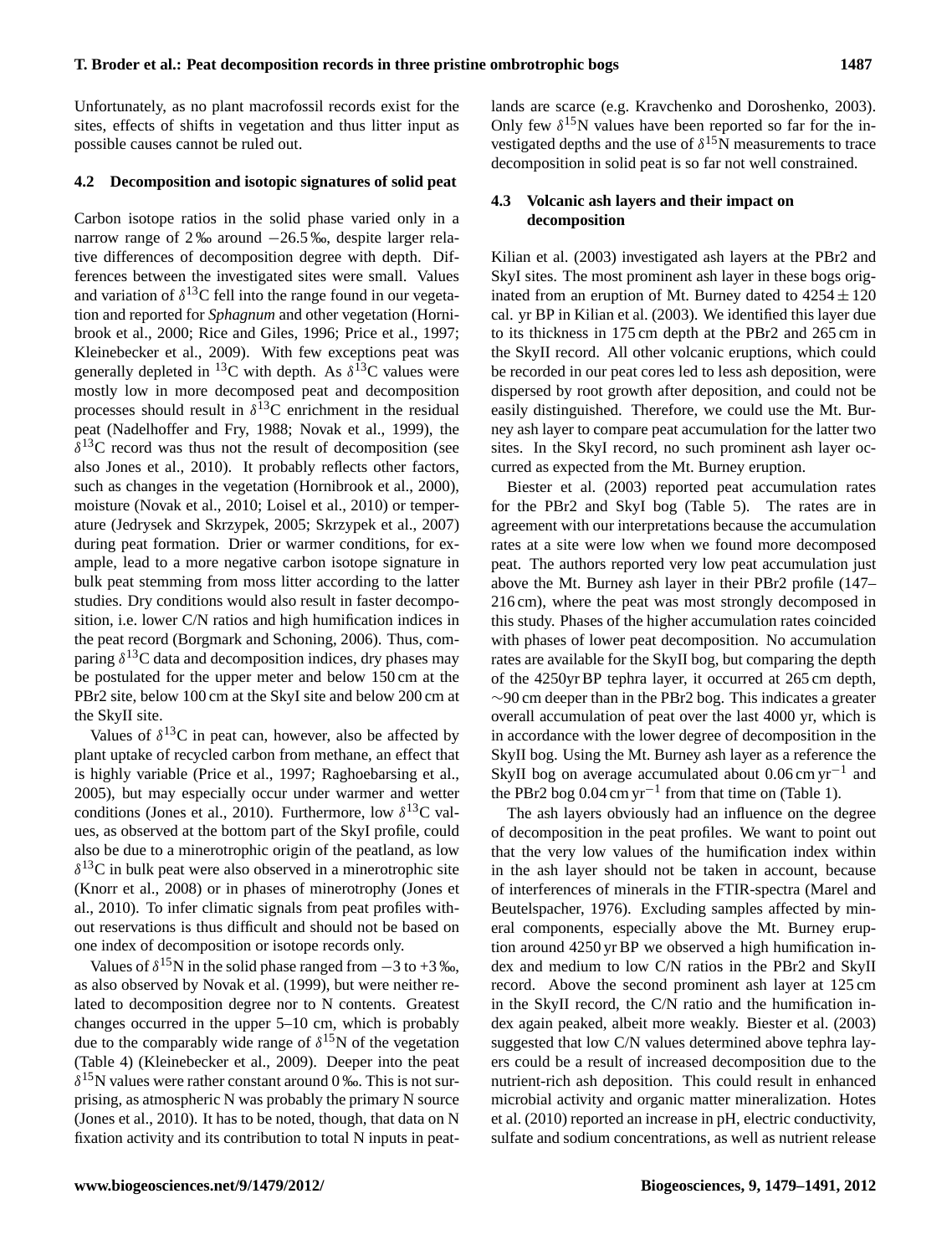**Table 5.** Peat accumulation rates for the PBr2 and SkyI bogs from Biester et al. (2003) and peat ages from Kilian et al. (2003) since the beginning of ombrotrophic peat growth. Mean estimated peat accumulation rates determined in this study for PBr2 and SkyII are given at the table bottom.

| PBr2          |                                         |                                    |       | SkyI                          |                                                  |                            |      | SkyII              |
|---------------|-----------------------------------------|------------------------------------|-------|-------------------------------|--------------------------------------------------|----------------------------|------|--------------------|
| Depth<br>[cm] | Peat accum.<br>$\mathrm{[cm\ yr^{-1}]}$ | Peat age<br>[cal. $\text{yr }BP$ ] |       | Depth<br>$\lceil$ cm $\rceil$ | Peat accum.<br>$\mathrm{cm}\,\mathrm{yr}^{-1}$ ] | Peat age<br>[cal. yr BP]   |      |                    |
|               |                                         | Depth $\lceil$ cm $\rceil$         | Age   |                               |                                                  | Depth $\lceil$ cm $\rceil$ | Age  |                    |
| $0 - 63$      | 0.057                                   |                                    |       | $0 - 68$                      | 0.062                                            | 68                         | 858  |                    |
| $63 - 147$    | 0.133                                   | 70                                 | 855   | $68 - 120$                    | 0.069                                            | 120                        | 1846 |                    |
| $147 - 216$   | 0.025                                   | 148                                | 1481  | $120 - 244$                   | 0.026                                            | 244                        | 5952 |                    |
| 216-480       | 0.036                                   | 480                                | 10883 |                               |                                                  |                            |      |                    |
| estimated     | 0.04                                    |                                    |       |                               |                                                  |                            |      | 0.06               |
| peat acc.*    | $(175 \text{ cm})$                      |                                    |       |                               |                                                  |                            |      | $(265 \text{ cm})$ |

<sup>∗</sup> Calculated by the depth of the Mt. Burney eruption ash deposit (values given in brackets) divided by time (4250 yr BP according to Kilian et al., 2003).

from decomposing plant material after volcanic ash deposition. After deposition, alkali loss is a typical phenomenon due to glass alteration of the tephra (Kilian et al., 2003 and references therein). An input of electron acceptors, such as sulfate, could further lead to alkalinity production during reduction under anaerobic conditions (McLaughlin and Webster, 2010), resulting in higher pH and a faster decomposition.

McCulloch and Davies (2001) investigated a bog nearby the PBr2 site at Puerto del Hambre and interpreted phases of highly humified peat as a result of drier climatic conditions. Climatic changes should have affected all three sites in a similar manner, and indeed decomposition indices and carbon stable isotope signatures support dryer or warmer conditions and intense decomposition above the Mount Burney ash deposit at the SkyII and PBr2 sites. Although these interpretations may be plausible it seems unlikely that paleoclimatic variations are the sole explanation of the decomposition patterns because the three sites' records are not very similar. In our profiles, interpretation of both the decomposition indices and  $\delta^{13}$ C signals in the upper 75 cm of the PBr2 site would suggest drier conditions, whereas the opposite conclusion must be drawn from the SkyII site (Fig. 4). Thus, climate induced signals at the sites may be masked by local variations in decomposition and influence of ash layers. Most obvious, diminished peat accumulation in the upper profile due to strong decomposition and drier conditions at the PBr2 site was not observed at the other sites. Decomposition indices and stable isotope records seemed to reflect changes in rather local, site-specific factors.

# **4.4 Decomposition versus DOC concentrations and DOM isotopic signatures**

In spite of differences in peat decomposition degree, DOC concentrations were very similar in the upper meter of all three sites. Deeper into the peat larger differences occurred. DOC concentrations observed at the PBr2 site agreed with

reported DOC concentration ranges of 20 to  $60 \text{ mg} 1^{-1}$  for northern peatlands (Blodau, 2002). At the Sky sites concentrations increased with depth by a factor of 3 (SkyI) and 5 (SkyII) and reached >250 mg  $l^{-1}$ . DOC concentrations >200 mg l<sup>-1</sup> have rarely been reported (e.g. in Clymo and Bryant, 2008).

A negative relation of DOM concentrations with the degree of peat decomposition has been reported (Kalbitz and Geyer, 2002; Biester et al., 2006). Generally, concentrations at the PBr2 site, with the highest humification index, were also low. Concentrations positively correlated with C/N ratios ( $r = 0.712$ ,  $p < 0.05$ ), as described in the study of Biester et al. (2006) before for this site. Highest DOC concentrations occurred at the SkyII site, with lowest humification index. In both Sky sites, however, concentrations correlated positively with the FTIR derived humification index (1630/1090 ratio,  $r = 0.839$ ,  $p < 0.01$  for the SkyII site;  $r = 0.839$ ,  $p < 0.05$  for the SkyI site), which is in conflict with the mentioned earlier work.

A redistribution of DOM could explain this discrepancy, but seems unlikely based on the low hydraulic conductivities and the low diffusion coefficient of DOM in the deeper peat (Beer et al., 2008; Biester et al., 2006; Cornel et al., 1986). Hydraulic conductivities ranged from  $10^{-8}$  to 10−<sup>6</sup> m s−<sup>1</sup> and were low compared to other peat bogs, where often  $10^{-6}$  m s<sup>-1</sup> to  $10^{-5}$  m s<sup>-1</sup> were found (Baird et al., 2008; Chason and Siegel, 1986). Elevated DOM concentrations occurred near ash layers, in the deeper peat potentially formed under minerotrophic conditions, and in zones of intense decomposition at the Sky sites, but not at the PBr2 bog. The factors that control DOC concentration are thus difficult to identify from our data and the relationship between DOM concentrations and decomposition indices of solid peat seems to be poorly constrained.

Kalbitz and Geyer (2002) related enhanced humification of DOM itself to an enrichment of <sup>13</sup>C in DOM. This could partly be confirmed by our data, as the  $\delta^{13}$ C and the C/N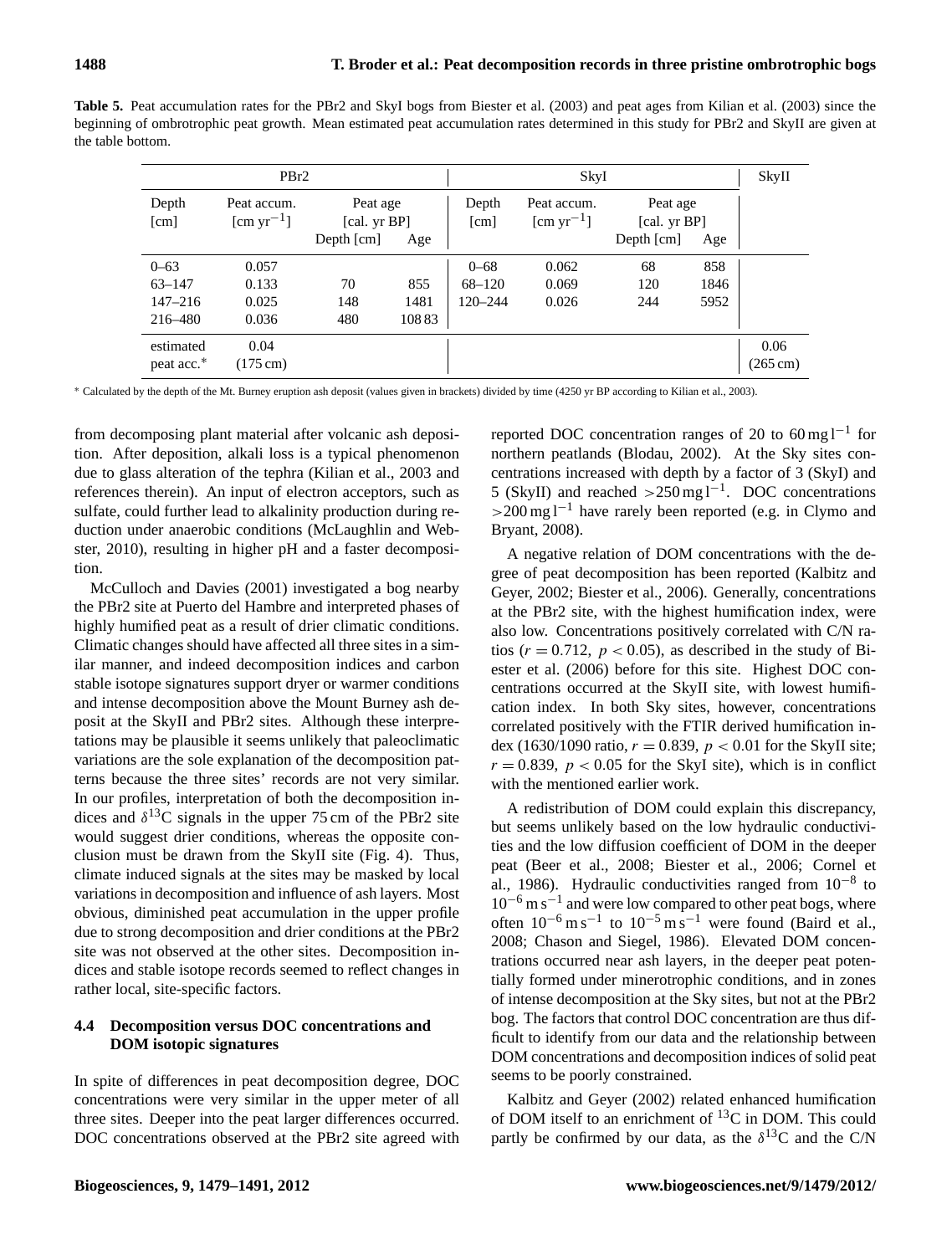ratio in the DOM were correlated ( $p < 0.05$ ) at the PBr2 and SkyI sites but not at the SkyII site. Clymo and Bryant (2008) found DOM to be consistently enriched in  $^{13}$ C compared to the solid peat. In our data, in the Sky bogs DOM was depleted in  $^{13}$ C, but approached values of the solid phase with depth. In the more decomposed peat of the PBr2 bog, DOM became enriched in  $^{13}$ C with depth compared to the solid phase. Thus, there was a relative enrichment of  $^{13}$ C in DOM with depth, indicating preferential loss of  ${}^{12}C$  during microbial modification. This was further supported by low C/N and increasing enrichment of  ${}^{15}N$  in DOM. The latter indicates a repeated microbial recycling of N in DOM, which would be in line with a strong N deficiency at the sites and an enrichment of  $15N$  due to higher humification (Dijkstra et al., 2008). In contrast, Kalbitz and Geyer (2002) found low  $\delta^{15}$ N values in highly humified DOM, but this may be explained by a varying contribution of DON supply from either the solid phase or organic matter mineralization.

## **5 Conclusions**

The study demonstrated both similarities and differences in peat decomposition records of the investigated peatlands. The deep peat was most strongly decomposed at all sites as indicated by the FTIR humification index, but small variations over depth reflected frequent changes in controlling conditions over time. As the individual decomposition records of the sites differed in spite of their proximity, an interpretation of the data with respect to bog wetness and its impact on decomposition seems to be limited by local, site specific factors. Advanced decomposition within the depth profiles seemed to be related to ash deposits and possibly also to the effects of sea spray input, resulting in concomitant changes in vegetation litter chemistry, nutrient contents or electron acceptor inputs for anaerobic respiration. Regarding decomposition indices, not all phases of increased decomposition and – following common interpretation of  $\delta^{13}$ C data – not all phases of drier or warmer conditions, respectively, were reflected in all profiles. Effects of ash deposits or also phases of minerotrophy may thus have been more important for changes in decomposition indices and  $\delta^{13}$ C of the peat. Relative enrichment of  ${}^{13}C$  in DOM compared to the surrounding peat reflected a preferential loss of  ${}^{12}C$  due to mineralization of DOM. Enrichment of <sup>15</sup>N in DOM and consistent trends with solid peat C/N ratios over depth suggested microbial recycling of N under N deficient conditions. DOM concentration did not serve as a decomposition index in a consistent way.

*Acknowledgements.* This study was in part supported by Deutsche Forschungsgemeinschaft (DFG) grants to H. Biester and C. Blodau, a travel grant of the Deutsche Gesellschaft für Limnologie (DGL) to K. H. Knorr. Stable isotope measurements were conducted at the BayCEER Laboratory of Isotope-Biogeochemistry, headed by Gerhard Gebauer. The assistance of Silke Hammer, Martina Rohr,

Karin Söllner, Heidi Zier, Yvonne Hermanns and Ina Reisen is greatly acknowledged.

Edited by: R. Conant

#### **References**

- Aselmann, I. and Crutzen, P. J.: Global distribution of natural freshwater wetlands and rice-paddies, their net primary productivity, seasonality and possible methane emissions, J. Atmos. Chem., 8, 307–358, 1989.
- Baird, A. J., Eades, P. A., and Surridge, B. W. J.: The hydraulic structure of a raised bog and its implications for ecohydrological modelling of bog development, Ecohydrology, 1, 289–298, [doi:10.1002/eco.33,](http://dx.doi.org/10.1002/eco.33) 2008.<br>Beer, J. and Blodau, C.:
- Transport and thermodynamics constrain belowground carbon turnover in a northern peatland, Geochim. Cosmochim. Acta, 71, 2989–3002, [doi:10.1016/j.gca.2007.03.010,](http://dx.doi.org/10.1016/j.gca.2007.03.010) 2007.
- Beer, J., Lee, K., Whiticar, M., and Blodau, C.: Geochemical controls on anaerobic organic matter decomposition in a northern peatland, Limnol. Oceanogr., 53, 1393–1407, 2008.
- Biester, H., Martinez-Cortizas, A., Birkenstock, S., and Kilian, R.: Effect of peat decomposition and mass loss on historic mercury records in peat bogs from patagonia, Environ. Sci. Technol., 37, 32–39, [doi:10.1021/es025657u,](http://dx.doi.org/10.1021/es025657u) 2003.
- Biester, H., Keppler, F., Putschew, A., Martinez-Cortizas, A., and Petri, M.: Halogen retention, organohalogens, and the role of organic matter decomposition on halogen enrichment in two chilean peat bogs, Environ. Sci. Technol., 38, 1984–1991, [doi:10.1021/es0348492,](http://dx.doi.org/10.1021/es0348492) 2004.
- Biester, H., Selimovic, D., Hemmerich, S., and Petri, M.: Halogens in pore water of peat bogs – the role of peat decomposition and dissolved organic matter, Biogeosciences, 3, 53–64, [doi:10.5194/bg-3-53-2006,](http://dx.doi.org/10.5194/bg-3-53-2006) 2006.
- Blodau, C.: Carbon cycling in peatlands a review of processes and controls, Environ. Rev., 10, 111–134, doi:0.1139/A02-004, 2002.
- Borgmark, A. and Schoning, K.: A comparative study of peat proxies from two eastern central swedish bogs and their relation to meteorological data, J. Quaternary Sci., 21, 109–114, [doi:10.1002/jqs.959,](http://dx.doi.org/10.1002/jqs.959) 2006.
- Bragazza, L., Siffi, C., Iacumin, P., and Gerdol, R.: Mass loss and nutrient release during litter decay in peatland: The role of microbial adaptability to litter chemistry, Soil Biol. Biochem., 39, 257–267, [doi:10.1016/j.soilbio.2006.07.014,](http://dx.doi.org/10.1016/j.soilbio.2006.07.014) 2007.
- Bridgham, S. D., Pastor, J., Updegraff, K., Malterer, T. J., Johnson, K., Harth, C., and Chen, J. Q.: Ecosystem control over temperature and energy flux in northern peatlands, Ecol. Appl., 9, 1345– 1358, 1999.
- Chason, D. B. and Siegel, D. I.: Hydraulic conductivity and related physical properties of peat, lost river peatland, northern Minnesota, Soil Sci., 142, 91–99, 1986.
- Clymo, R. S.: The limits to peat bog growth, Philos. T. Roy. Soc. B, 303, 605–654, 1984.
- Clymo, R. S. and Bryant, C. L.: Diffusion and mass flow of dissolved carbon dioxide, methane, and dissolved organic carbon in a 7-m deep raised peat bog, Geochim. Cosmochim. Acta, 72, 2048–2066, [doi:10.1016/j.gca.2008.01.032,](http://dx.doi.org/10.1016/j.gca.2008.01.032) 2008.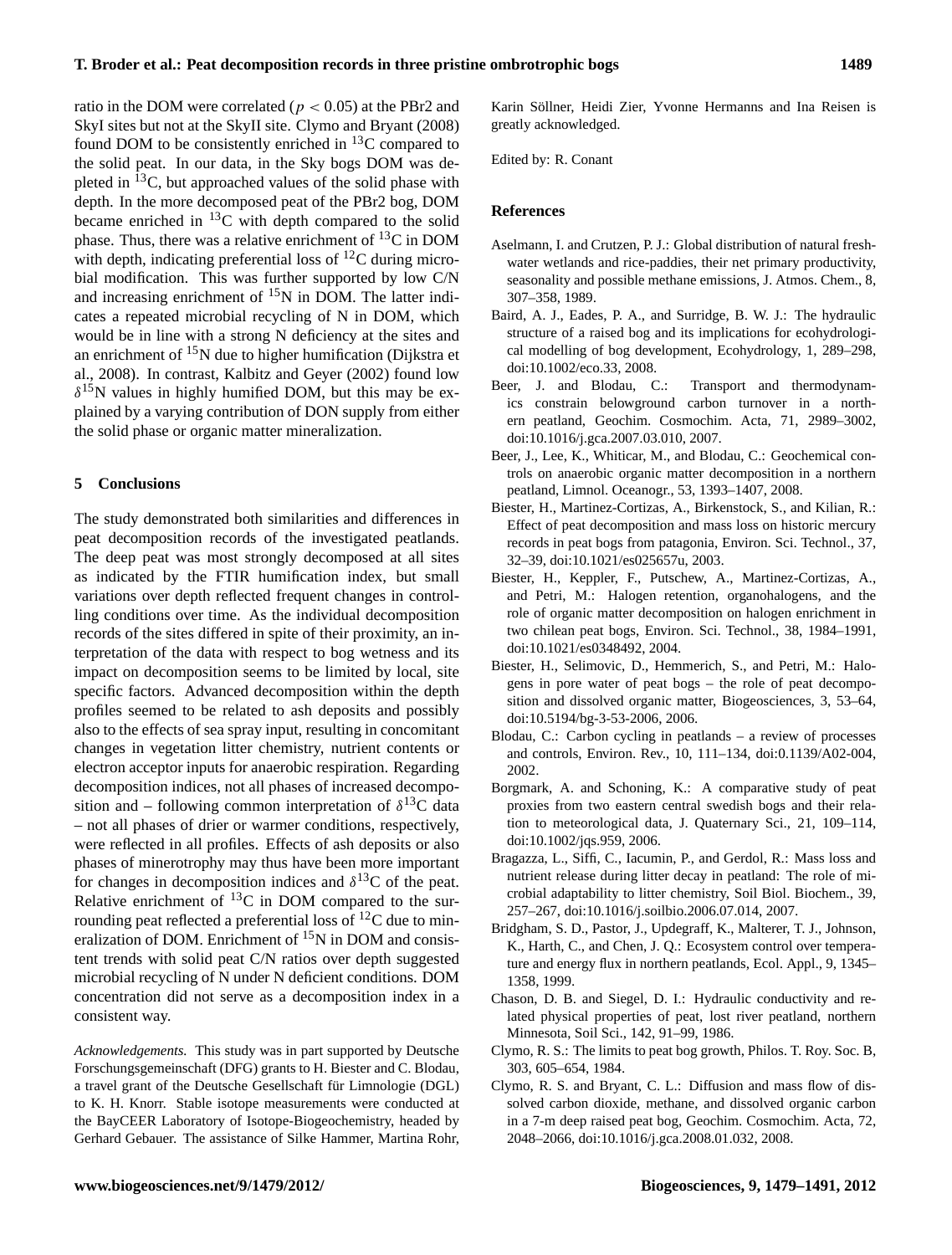- Cocozza, C., D'Orazio, V., Miano, T. M., and Shotyk, W.: Characterization of solid and aqueous phases of a peat bog profile using molecular fluorescence spectroscopy, ESR and FT-IR, and comparison with physical properties, Org. Geochem., 34, 49–60, 2003.
- Cornel, P. K., Summers, R. S., and Roberts, P. V.: Diffusion of humic-acid in dilute aqueous solution, J. Colloid Interface Sci., 110, 149–164, 1986.
- Damman, A. W. H.: Regulation of nitrogen removal and retention in *sphagnum* bogs and other peatlands, Oikos, 51, 291–305, 1988.
- Dijkstra, P., LaViolette, C. M., Coyle, J. S., Doucett, R. R., Schwartz, E., Hart, S. C., and Hungate, B. A.:  $15N$  enrichment as an integrator of the effects of C and N on microbial metabolism and ecosystem function, Ecol. Lett., 11, 389–397, [doi:10.1111/j.1461-0248.2008.01154.x,](http://dx.doi.org/10.1111/j.1461-0248.2008.01154.x) 2008.
- Fetter, C. W.: Applied hydrogeology, 4 ed., Prentice Hall, Upper Saddle River, NJ, 598 pp., 2001.
- Fraser, C. J. D., Roulet, N. T., and Lafleur, M.: Groundwater flow patterns in a large peatland, J. Hydrol., 246, 142–154, 2001.
- Freeman, C., Ostle, N., and Kang, H.: An enzymic "latch" on a global carbon store – a shortage of oxygen locks up carbon in peatlands by restraining a single enzyme, Nature, 409, 149–149, 2001.
- Frolking, S., Roulet, N. T., Moore, T. R., Richard, P. J. H., Lavoie, M., and Muller, S. D.: Modeling northern peatland decomposition and peat accumulation, Ecosystems, 4, 479–498, 2001.
- Godoy, R., Paulino, L., Oyarzún, C., and Boeckx, P.: Atmospheric N deposition in central and southern Chile: An overview, Gayana. Botanica, 60, 47–53, 2003. ´
- Heusser, C. J., Heusser, L. E., Lowell, T. V., Moreira, A., and Moreira, S.: Deglacial palaeoclimate at puerto del hambre, subantarctic Patagonia, Chile, J. Quaternary Sci., 15, 101–114, 2000.
- Hogg, E. H.: Decay potential of hummock and hollow *sphagnum* peats at different depths in a swedish raised bog, Oikos, 66, 269– 278, 1993.
- Holmgren, A. and Norden, B.: Characterization of peat samples by diffuse reflectance FT-IR spectroscopy, Appl. Spectrosc., 42, 255–262, 1988.
- Hornibrook, E. R. C., Longstaffe, F. J., Fyfe, W. S., and Bloom, Y.: Carbon-isotope ratios and carbon, nitrogen and sulfur abundances in flora and soil organic matter from a temperate-zone bog and marsh, Geochem. J., 34, 237–245, 2000.
- Hotes, S., Grootjans, A. P., Takahashi, H., Ekschmitt, K., and Poschlod, P.: Resilience and alternative equilibria in a mire plant community after experimental disturbance by volcanic ash, Oikos, 119, 952–963, [doi:10.1111/j.1600-0706.2009.18094.x,](http://dx.doi.org/10.1111/j.1600-0706.2009.18094.x) 2010.
- IFM-GEOMAR, SFB 574, Leibnitz Institut für Meereswissenschaften an der Universität Kiel, [https://sfb574.ifm-geomar.](https://sfb574.ifm-geomar.de/gmt-maps) [de/gmt-maps,](https://sfb574.ifm-geomar.de/gmt-maps) last access: February 2011.
- Jedrysek, M. O. and Skrzypek, G.: Hydrogen, carbon and sulphur isotope ratios in peat: The role of diagenessis and water regimes in reconstruction of past climates, Environ. Chem. Lett., 2, 179– 183, [doi:10.1007/s10311-004-0093-4,](http://dx.doi.org/10.1007/s10311-004-0093-4) 2005.
- Jones, M. C., Peteet, D. M., and Sambrotto, R.: Late-glacial and holocene  $\delta^{15}N$  and  $\delta^{13}C$  variation from a kenai peninsula, alaska peatland, Paleogeogr. Paleoclimatol. Paleoecol., 293, 132–143, [doi:10.1016/j.palaeo.2010.05.007,](http://dx.doi.org/10.1016/j.palaeo.2010.05.007) 2010.
- Kalbitz, K. and Geyer, S.: Different effects of peat degradation on dissolved organic carbon and nitrogen, Org. Geochem., 33, 319– 326, 2002.
- Kalbitz, K., Geyer, W., and Geyer, S.: Spectroscopic properties of dissolved humic substances – a reflection of land use history in a fen area, Biogeochemistry, 47, 219–238, 1999.
- Kalbitz, K., Geyer, S., and Gehre, M.: Land use impacts on the isotopic signature  $(^{13}C, ^{14}C, ^{15}N)$  of water-soluble fulvic acids in a german fen area, Soil Sci., 165, 728–736, 2000.
- Kilian, R., Hohner, M., Biester, H., Wallrabe-Adams, H. J., and Stern, C. R.: Holocene peat and lake sediment tephra record from the southernmost chilean andes (53–55◦ S), Rev. Geol. Chile, 30, 23–37, 2003.
- Kleinebecker, T., Holzel, N., and Vogel, A.: Gradients of continentality and moisture in south patagonian ombrotrophic peatland vegetation, Folia Geobot., 42, 363–382, 2007.
- Kleinebecker, T., Holzel, N., and Vogel, A.: South patagonian ombrotrophic bog vegetation reflects biogeochemical gradients at the landscape level, J. Veg. Sci., 19, 151–160, [doi:10.3170/2008-](http://dx.doi.org/10.3170/2008-8-18370) [8-18370,](http://dx.doi.org/10.3170/2008-8-18370) 2008.
- Kleinebecker, T., Schmidt, S. R., Fritz, C., Smolders, A. J. P., and Hölzel, N.: Prediction of  $\delta^{13}$ C and  $\delta^{15}$ N in plant tissues with near-infrared reflectance spectroscopy, New Phytol., 184, 732– 739, [doi:10.1111/j.1469-8137.2009.02995.x,](http://dx.doi.org/10.1111/j.1469-8137.2009.02995.x) 2009.
- Knorr, K.-H., Glaser, B., and Blodau, C.: Fluxes and  $^{13}$ C isotopic composition of dissolved carbon and pathways of methanogenesis in a fen soil exposed to experimental drought, Biogeosciences, 5, 1457–1473, [doi:10.5194/bg-5-1457-2008,](http://dx.doi.org/10.5194/bg-5-1457-2008) 2008.
- Kravchenko, I. K. and Doroshenko, E. V.: Nitrogen-fixing activity in peat soils from a raised bog, Microbiology, 72, 98–102, 2003.
- Kuhry, P. and Vitt, D. H.: Fossil carbon/nitrogen ratios as a measure of peat decomposition, Ecology, 77, 271–275, 1996.
- Laiho, R.: Decomposition in peatlands: Reconciling seemingly contrasting results on the impacts of lowered water levels, Soil Biol. Biochem., 38, 2011–2024, [doi:10.1016/j.soilbio.2006.02.017,](http://dx.doi.org/10.1016/j.soilbio.2006.02.017) 2006.
- Loisel, J., Garneau, M., and Hélie, J. F.: *Sphagnum* δ<sup>13</sup>C values as indicators of palaeohydrological changes in a peat bog, Holocene, 20, 285–291, 2010.
- Malmer, N. and Holm, E.: Variation in the C/N-quotient of peat in relation to decomposition rate and age determination with  $^{210}Pb$ , Oikos, 43, 171–182, 1984.
- Marel, H. W. v. d. and Beutelspacher, H.: Atlas of infrared spectroscopy of clay minerals and their admixtures, Elsevier Scientific Publishing Company, Amsterdam, 396 pp., 1976.
- Markgraf, V.: Paleoenvironments and paleoclimates in tierra del fuego and southernmost patagonia, South America, Paleogeogr. Paleoclimatol. Paleoecol., 102, 53–68, 1993.
- McCulloch, R. D. and Davies, S. J.: Late-glacial and holocene palaeoenvironmental change in the central strait of magellan, southern patagonia, Paleogeogr. Paleoclimatol. Paleoecol., 173, 143–173, 2001.
- McLaughlin, J. W. and Webster, K. L.: Alkalinity and acidity cycling and fluxes in an intermediate fen peatland in northern Ontario, Biogeochemistry, 99, 143–155, 2010.
- Nadelhoffer, K. F. and Fry, B.: Controls on natural  $^{15}N$  and  $^{13}C$ abundances in forest soil organic matter, Soil Sci. Soc. Am. J., 52, 1633–1640, 1988.